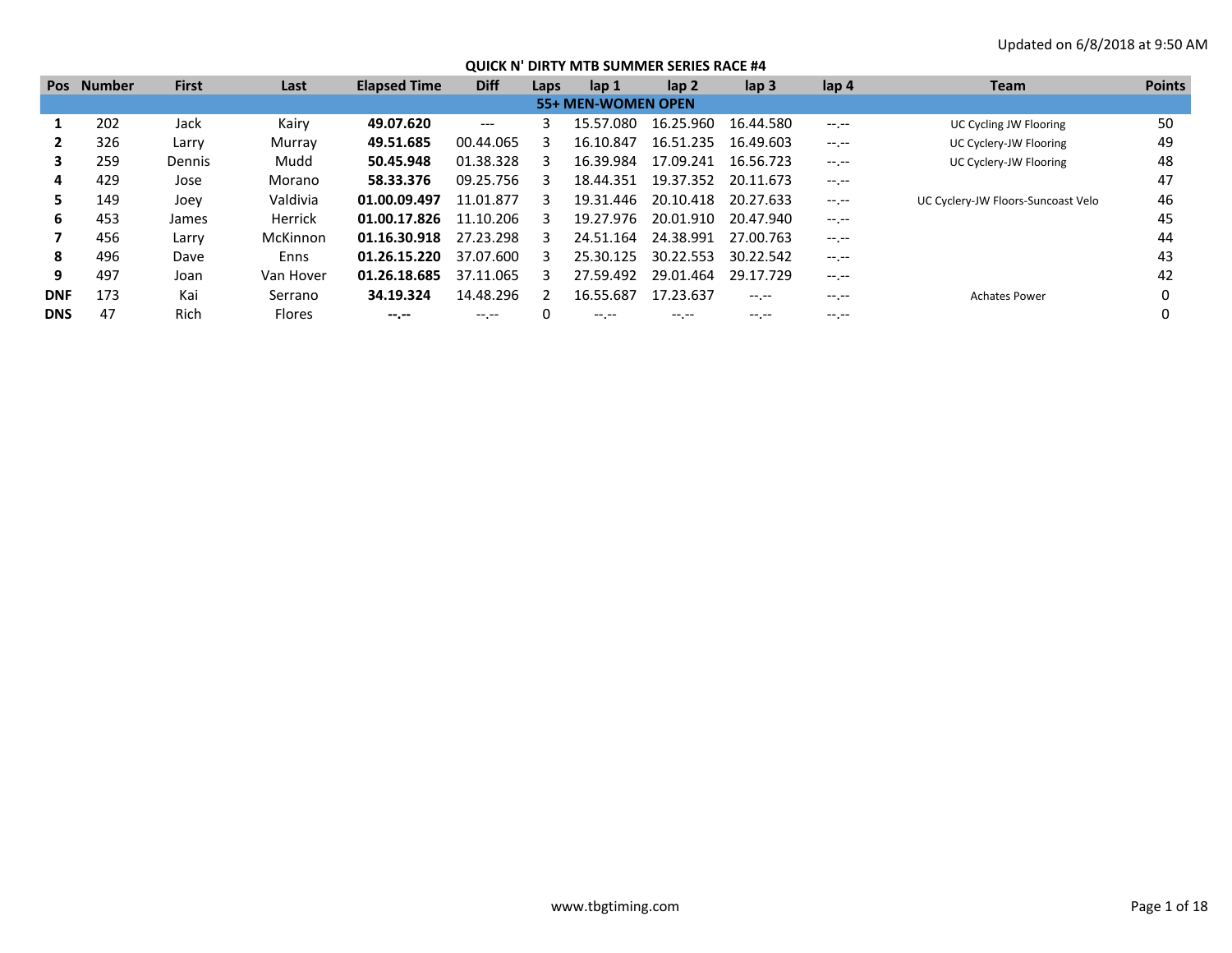|              | Pos Number | <b>First</b>   | Last          | <b>Elapsed Time</b> | <b>Diff</b> | Laps | lap <sub>1</sub>          | lap <sub>2</sub> | lap <sub>3</sub> | lap 4            | <b>Team</b>      | <b>Points</b> |
|--------------|------------|----------------|---------------|---------------------|-------------|------|---------------------------|------------------|------------------|------------------|------------------|---------------|
|              |            |                |               |                     |             |      | <b>BEGINNER MEN 16-36</b> |                  |                  |                  |                  |               |
|              | 254        | Anthony        | Lopez         | 35.16.197           | ---         |      | 20.26.208                 | 14.49.989        | $-1$ , $-1$      | $- - - - -$      | Xc baja          | 50            |
| $\mathbf{2}$ | 375        | Gilberto       | Jimenez       | 37.28.966           | 02.12.769   |      | 18.32.723                 | 18.56.243        | $-1$ .           | $-1$ .           |                  | 49            |
| 3            | 487        | Robert         | Cota          | 37.32.376           | 02.16.179   |      | 18.25.248                 | 19.07.128        | $-1. -1$         | $-1 - 1 - 1 = 0$ |                  | 48            |
| 4            | 506        | Nathan         | Baly          | 38.27.723           | 03.11.526   |      | 20.39.135                 | 17.48.588        | $-1$ , $-1$      | $-1.1 - 1.0$     |                  | 47            |
| 5.           | 368        | <b>Bernee</b>  | Cedillo       | 38.51.942           | 03.35.745   |      | 18.38.318                 | 20.13.624        | $-1. -1$         | $-1. - -$        |                  | 46            |
| 6            | 140        | <b>Brandon</b> | Strausbaugh   | 39.08.547           | 03.52.350   |      | 19.04.846                 | 20.03.701        | $-1$ , $-1$      | $-1$ , $-1$      |                  | 45            |
|              | 57         | Paul           | Greco         | 40.02.909           | 04.46.712   |      | 19.38.175                 | 20.24.734        | $-1$ , $-1$      | $-1. - -$        |                  | 44            |
| 8            | 26         | Jared          | Conrad        | 40.04.975           | 04.48.778   |      | 19.41.076                 | 20.23.899        | $-1$ , $-1$      | $-1$ , $-1$      |                  | 43            |
| 9            | 495        | Jake           | Mudd          | 40.26.044           | 05.09.847   |      | 20.13.905                 | 20.12.139        | $-1$ , $-1$      | $-1$ , $-1$      |                  | 42            |
| 10           | 185        | Chadd          | Carr          | 40.46.744           | 05.30.547   |      | 20.02.754                 | 20.43.990        | $-1$ , $-1$      | $-1. - -$        | Team Eastman     | 41            |
| 11           | 450        | Oliver         | DeLano        | 41.25.814           | 06.09.617   |      | 20.05.197                 | 21.20.617        | $-1$ , $-1$      | $-1 - 1 - 1 = 0$ |                  | 40            |
| 12           | 96         | rene           | leyva         | 42.40.396           | 07.24.199   |      | 20.44.958                 | 21.55.438        | $-1$ , $-1$      | $-1 - 1 - 1 = 0$ | spinergy         | 39            |
| 13           | 474        | Logan          | Gibert        | 43.59.884           | 08.43.687   |      | 21.52.024                 | 22.07.860        | $-1. -1$         | $-1. -1$         | Tahiti Thursdays | 38            |
| 14           | 463        | Jeff           | Wolfe         | 47.47.558           | 12.31.361   |      | 23.26.124                 | 24.21.434        | $-1 - 1 - 1 = 0$ | $-1$ , $-1$      |                  | 37            |
| <b>DNS</b>   | 64         | COREY          | <b>HELGEN</b> | $-1 - 1 - 1 = 0$    | $-1$ , $-1$ | 0    | $-1.1 -$                  | $-1.1$           | $-1. - -$        | $-1.1$           |                  | 0             |
| <b>DNS</b>   | 458        | Tom            | Powers        | --.--               | $-1. - -$   |      | $-1$ , $-1$               | $- - - - -$      | $-1 - 1 - 1 = 0$ | $- - - - -$      |                  | 0             |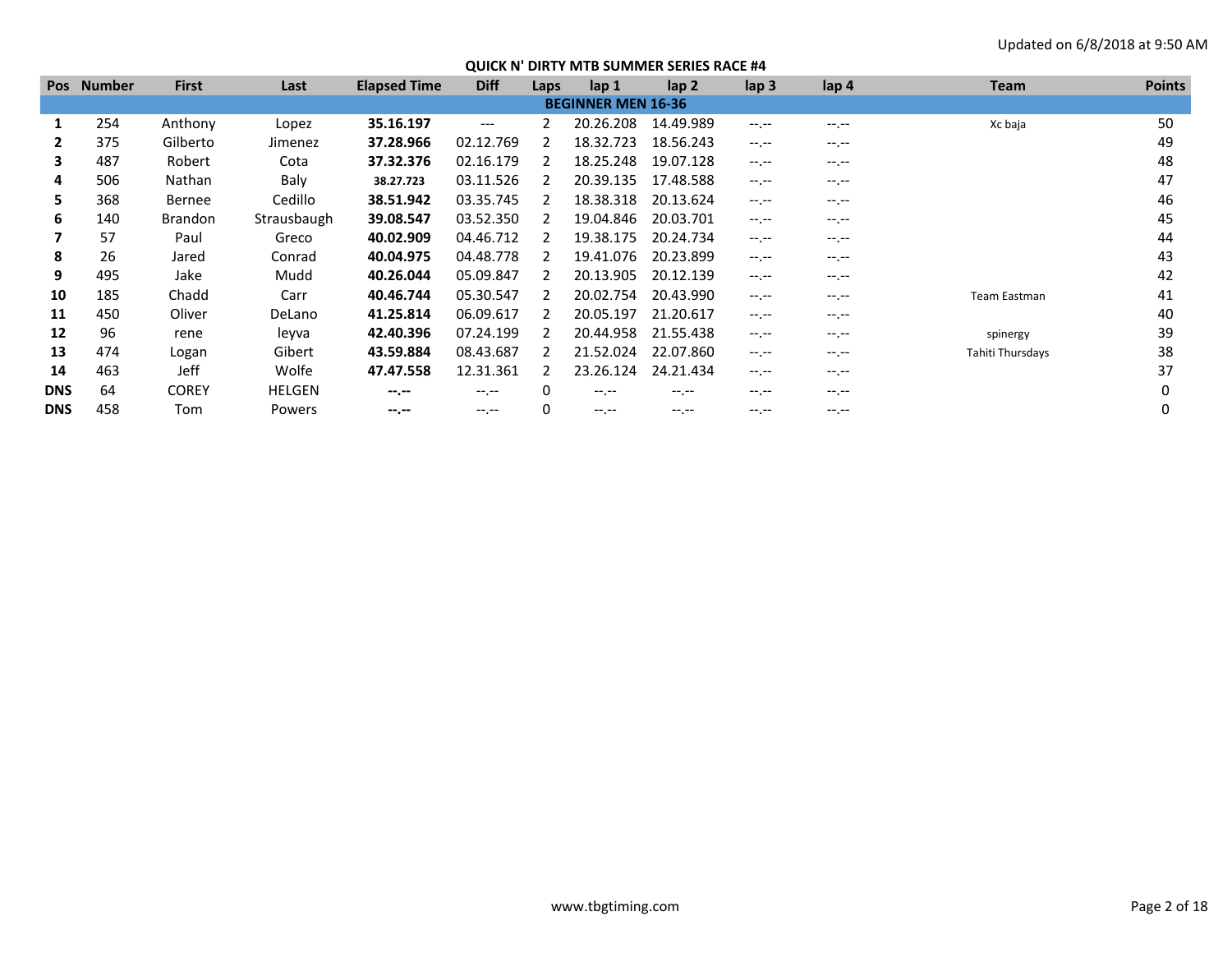|              | Pos Number | <b>First</b> | Last            | <b>Elapsed Time</b> | <b>Diff</b> | Laps | lap 1                     | lap <sub>2</sub> | lap <sub>3</sub> | lap 4            | <b>Team</b>                     | <b>Points</b> |
|--------------|------------|--------------|-----------------|---------------------|-------------|------|---------------------------|------------------|------------------|------------------|---------------------------------|---------------|
|              |            |              |                 |                     |             |      | <b>BEGINNER MEN 37-48</b> |                  |                  |                  |                                 |               |
| 1            | 184        | Steven       | Tom             | 36.14.847           | $---$       | 2    | 17.55.640                 | 18.19.207        | $-1$ , $-1$      | $-1$ .           |                                 | 50            |
| $\mathbf{2}$ | 434        | Jason        | <b>McDonald</b> | 36.16.883           | 00.02.036   |      | 17.55.382                 | 18.21.501        | $-1$ , $-1$      | $-1.1$           | North County Composite          | 49            |
| 3            | 452        | Sam          | Gabal           | 36.55.497           | 00.40.650   |      | 18.34.386                 | 18.21.111        | $-1$ , $-1$      | $-1$ .           |                                 | 48            |
| 4            | 485        | Asaf         | Benhaim         | 37.35.996           | 01.21.149   |      | 18.22.727                 | 19.13.269        | $-1$ , $-1$      | $-1$ .           |                                 | 47            |
| 5.           | 500        | Benjamin     | Petzoldt        | 38.01.092           | 01.46.245   |      | 18.38.968                 | 19.22.124        | $-1$ , $-1$      | $-1$ .           | Stage 2 Cyclery                 | 46            |
| 6            | 52         | Jeff         | Gladinus        | 38.19.320           | 02.04.473   |      | 18.46.265                 | 19.33.055        | $-1$ , $-1$      | $-1.1$           |                                 | 45            |
| 7            | 366        | Adam         | Shelly          | 39.16.592           | 03.01.745   |      | 19.29.815                 | 19.46.777        | $-1 - 1 - 1 = 0$ | $-1. - -$        |                                 | 44            |
| 8            | 9          | jason        | barney          | 39.35.465           | 03.20.618   |      | 19.28.455                 | 20.07.010        | $-1 - 1 - 1 = 0$ | $-1.1$           | Stage 2 Cyclery P-B Bosch       | 43            |
| 9            | 224        | <b>MArio</b> | Ibarra          | 40.09.806           | 03.54.959   | 2    | 19.29.133                 | 20.40.673        | $-1$ , $-1$      | $-1 - 1 - 1 = 0$ | sdbc                            | 42            |
| 10           | 501        | Joey         | Yates           | 40.49.676           | 04.34.829   |      | 19.54.003                 | 20.55.673        | $-1$ , $-1$      | $-1.1$           |                                 | 41            |
| 11           | 378        | Troy         | Dolphin         | 41.18.914           | 05.04.067   |      | 19.57.224                 | 21.21.690        | $-1$ , $-1$      | $-1$ .           |                                 | 40            |
| 12           | 135        | Eric         | Shaw            | 41.22.598           | 05.07.751   |      | 20.03.558                 | 21.19.040        | $-1$ , $-1$      | $-1.1$           |                                 | 39            |
| 13           | 484        | Corey        | Allen           | 42.24.345           | 06.09.498   |      | 20.49.626                 | 21.34.719        | $-1$ , $-1$      | $-1.1$           |                                 | 38            |
| 14           | 110        | John         | <b>Moatsos</b>  | 44.19.373           | 08.04.526   |      | 21.44.327                 | 22.35.046        | $-1$ , $-1$      | $-1$ .           | SDRP MTB Patrol - Poway Bicycle | 37            |
| 15           | 476        | Jeff         | Gilbert         | 45.05.261           | 08.50.414   |      | 25.33.469                 | 19.31.792        | $-1$ , $-1$      | $-1.1$           |                                 | 36            |
| 16           | 380        | Bart         | Spitzmiller     | 47.33.043           | 11.18.196   |      | 21.34.905                 | 25.58.138        | $-1$ , $-1$      | $-1$ .           |                                 | 35            |
| 17           | 448        | Jaret        | Slatter         | 48.09.332           | 11.54.485   |      | 23.12.193                 | 24.57.139        | $-1 - 1 - 1 = 0$ | $- - - - -$      | <b>KTM</b>                      | 34            |
| 18           | 447        | Robert       | Alves           | 49.58.394           | 13.43.547   |      | 23.24.813                 | 26.33.581        | $-1 - 1 - 1 = 0$ | $-1$ .           |                                 | 33            |
| 19           | 449        | Adam         | Chong           | 01.00.19.661        | 24.04.814   |      | 29.04.626                 | 31.15.035        | $-1 - 1 - 1 = 0$ | $-1.1$           |                                 | 32            |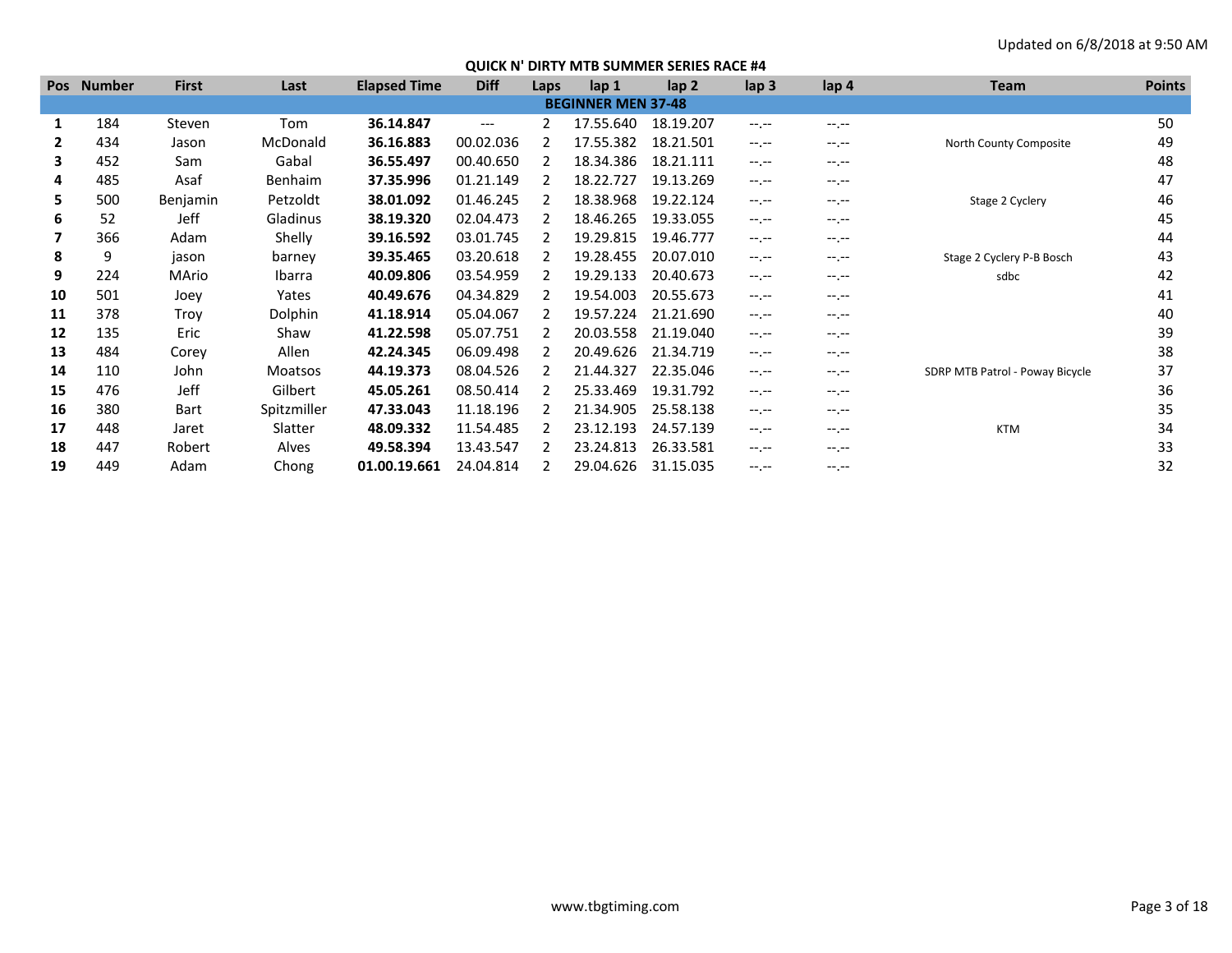|            | Pos Number | <b>First</b> | Last             | <b>Elapsed Time</b> | <b>Diff</b> | Laps          | $\mathsf{lap} 1$        | $\mathsf{lap} 2$ | lap <sub>3</sub> | lap <sub>4</sub> | <b>Team</b> | <b>Points</b> |
|------------|------------|--------------|------------------|---------------------|-------------|---------------|-------------------------|------------------|------------------|------------------|-------------|---------------|
|            |            |              |                  |                     |             |               | <b>BEGINNER MEN 49+</b> |                  |                  |                  |             |               |
| 1          | 120        | Joseph Mike  | Parsons          | 35.25.113           | $---$       | $\mathcal{P}$ | 17.24.716               | 18.00.397        | $-1 - 1 - 1 = 0$ | $-1$ .           |             | 50            |
|            | 159        | Rusty        | Zielinski        | 35.25.381           | 00.00.268   |               | 17.30.894               | 17.54.487        | $-1$ .           | $-1. - -$        | NCBC TBGT   | 49            |
| 3          | 150        | Luis Tonny   | Vizcarra         | 36.15.678           | 00.50.565   |               | 18.05.447               | 18.10.231        | $-1$ , $-1$      | $-1. - -$        |             | 48            |
| 4          | 98         | Steve        | Ling             | 37.18.203           | 01.53.090   |               | 18.33.819               | 18.44.384        | $-1 - 1 - 1 = 0$ | $-1. - -$        |             | 47            |
| 5.         | 156        | Jeffrey      | Winckler         | 39.06.435           | 03.41.322   |               | 19.27.304               | 19.39.131        | $-1$ .           | $-1. - -$        |             | 46            |
| 6          | 131        | Gerardo      | Sanchez          | 39.48.106           | 04.22.993   |               | 19.32.764               | 20.15.342        | $-1$ .           | $-1. - -$        |             | 45            |
|            | 41         | John         | Eugenio          | 41.15.437           | 05.50.324   |               | 20.01.314               | 21.14.123        | $-1 - 1 - 1 = 0$ | $-1. - -$        |             | 44            |
| 8          | 359        | Steve        | Robertson        | 43.32.836           | 08.07.723   |               | 21.18.226               | 22.14.610        | $-1$ , $-1$      | $-1. - -$        |             | 43            |
| 9          | 382        | <b>Tre</b>   | <b>Hendricks</b> | 45.25.785           | 10.00.672   |               | 22.27.747               | 22.58.038        | $-1$ .           | $-1. - -$        | <b>USCG</b> | 42            |
| 10         | 381        | Tyler        | Gabriel          | 46.42.293           | 11.17.180   |               | 23.07.443               | 23.34.850        | $-1.1$           | $-1. - -$        | PQ Premier  | 41            |
| 11         | 467        | Larry        | D Amato          | 49.17.752           | 13.52.639   |               | 23.52.323               | 25.25.429        | $-1$ , $-1$      | $-1$ , $-1$      |             | 40            |
| 12         | 71         | Doug         | Hopper           | 53.21.144           | 17.56.031   |               | 25.08.815               | 28.12.329        | $-1 - 1 - 1 = 0$ | $-1$ , $-1$      |             | 39            |
| <b>DNF</b> | 419        | Kent         | Musgrave         | $-1$                | $-1$ , $-1$ | 0             |                         | -- --            |                  | $-1$ , $-1$      |             |               |
| <b>DNS</b> | 451        | Everett      | DeLano           | $-1$ .              | -- --       | 0             |                         | $---$            | -- --            | $--- - - -$      |             |               |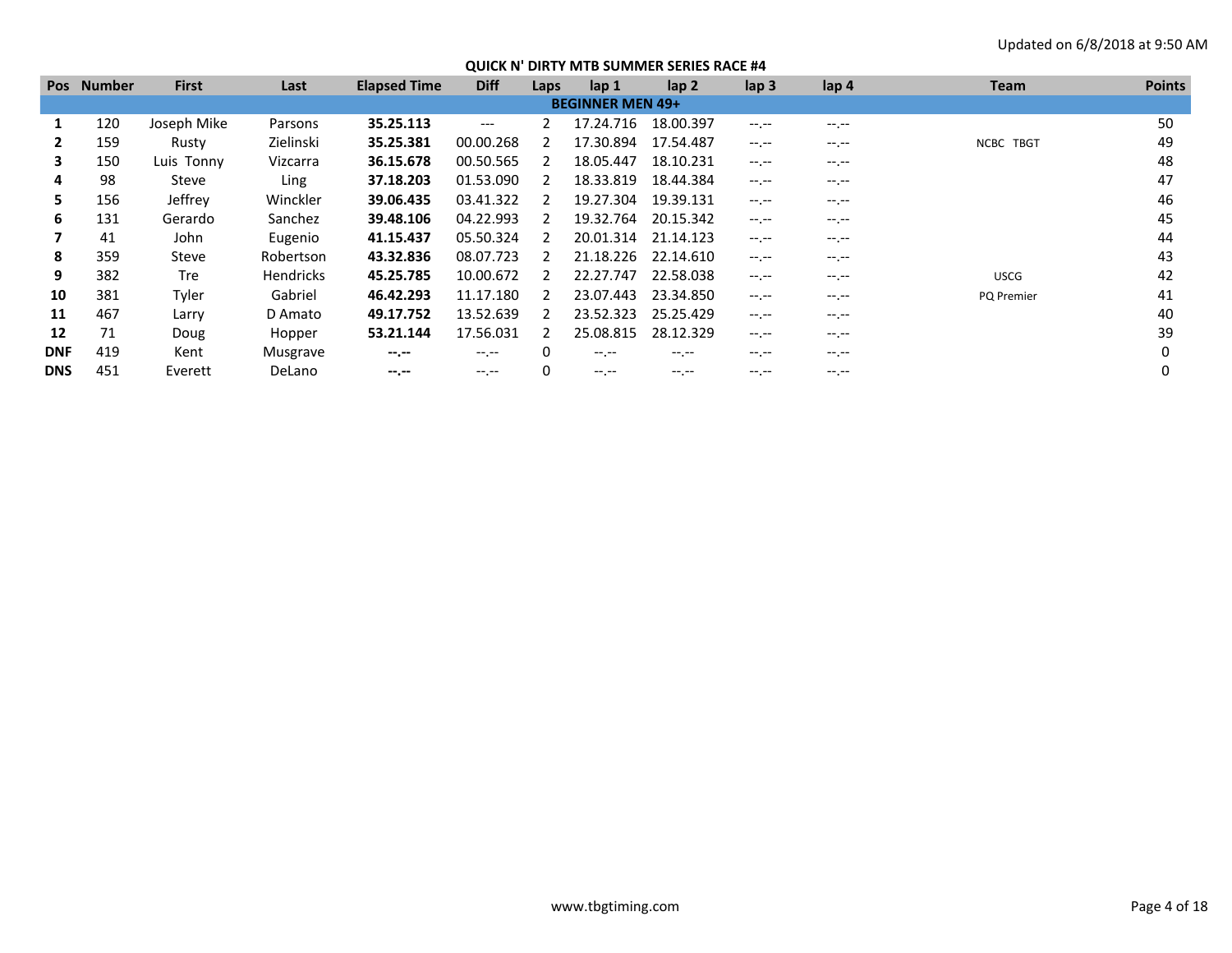|            | <b>Pos Number</b> | <b>First</b> | Last          | <b>Elapsed Time</b> | <b>Diff</b> | Laps | lap 1                     | lap <sub>2</sub> | lap 3            | lap 4            | Team                   | <b>Points</b> |
|------------|-------------------|--------------|---------------|---------------------|-------------|------|---------------------------|------------------|------------------|------------------|------------------------|---------------|
|            |                   |              |               |                     |             |      | <b>BEGINNER WOMEN 16+</b> |                  |                  |                  |                        |               |
|            | 23                | Eire         | Chen          | 41.41.756           | $---$       |      | 20.50.934                 | 20.50.822        | --.--            | $-1$ . $-1$      |                        | 50            |
|            | 168               | Kimberly     | Tom           | 42.09.109           | 00.27.353   |      | 21.09.794                 | 20.59.315        | --.--            | $- - - - -$      | Sky Flash Racing       | 49            |
|            | 383               | Vicki        | Dann          | 42.34.454           | 00.52.698   |      | 21.08.722                 | 21.25.732        | $-1$ , $-1$      |                  |                        | 48            |
| 4          | 494               | Maya         | <b>Bryson</b> | 46.22.183           | 04.40.427   |      | 23.05.804                 | 23.16.379        | $-1 - 1 - 1 = 0$ | $-1 - 1 - 1 = 0$ |                        | 47            |
|            | 460               | Angie        | Smithpeters   | 47.08.574           | 05.26.818   |      | 23.17.104                 | 23.51.470        | $-1$ , $-1$      | $-1 - 1 - 1 = 0$ |                        | 46            |
| 6.         | 403               | Emma         | Peroutt       | 48.14.555           | 06.32.799   |      | 23.15.664                 | 24.58.891        |                  | - -              |                        | 45            |
| <b>DNF</b> | 253               | Jessica      | Ziegler       | 21.35.417           | 20.06.339   |      | 21.35.417                 | $---$<br>. .     | $---$<br>$\cdot$ | $---$<br>- -     |                        |               |
| <b>DNS</b> | 407               | Erin         | Turtle        | --.--               |             |      |                           | $---$            | $---$            | $---$            | <b>Moment Bicycles</b> |               |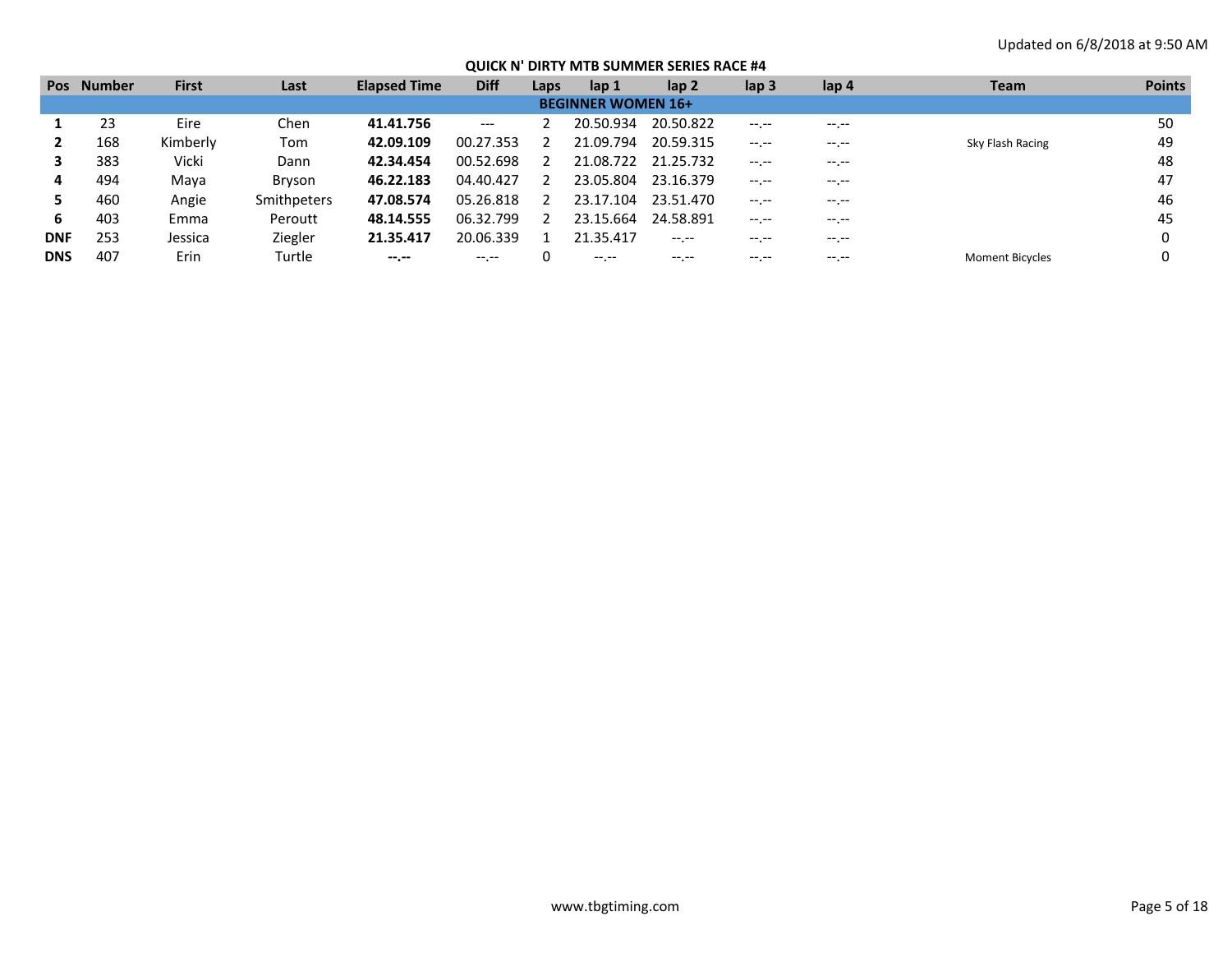| Pos        | <b>Number</b> | <b>First</b> | Last            | <b>Elapsed Time</b> | <b>Diff</b> | Laps | lap 1                 | lap 2     | lap <sub>3</sub> | lap 4            | <b>Team</b>                               | <b>Points</b> |
|------------|---------------|--------------|-----------------|---------------------|-------------|------|-----------------------|-----------|------------------|------------------|-------------------------------------------|---------------|
|            |               |              |                 |                     |             |      | <b>BIG BONED 200+</b> |           |                  |                  |                                           |               |
|            | 205           | Todd         | <b>Flaming</b>  | 51.52.854           | $---$       |      | 17.10.704             | 17.14.461 | 17.27.689        | $-1. -1$         | <b>Mainline Coffee</b>                    | 50            |
|            | 234           | Todd         | Young           | 55.47.865           | 03.55.011   |      | 18.02.197             | 18.45.201 | 19.00.467        | $-1. -1$         | team Ninja                                | 49            |
|            | 277           | Peter        | Duncan          | 55.59.040           | 04.06.186   |      | 18.31.803             | 18.41.442 | 18.45.795        | $-1 - 1 - 1 = 0$ |                                           | 48            |
| 4          | 428           | Jose Eduardo | Leon            | 56.22.484           | 04.29.630   |      | 18.32.896             | 18.41.159 | 19.08.429        | $-1 - 1 - 1 = 0$ | Legendarios                               | 47            |
|            | 138           | Graeme       | <b>Stanners</b> | 57.48.074           | 05.55.220   |      | 18.21.878             | 19.21.027 | 20.05.169        | $-1$ , $-1$      |                                           | 46            |
| 6.         | 417           | James        | Heller          | 01.00.55.564        | 09.02.710   |      | 19.50.904             | 20.37.630 | 20.27.030        | $-1$ .           |                                           | 45            |
|            | 335           | Alfredo      | Burgoin         | 01.02.15.567        | 10.22.713   |      | 20.12.144             | 20.50.132 | 21.13.291        | $-1$ .           | XC Baja                                   | 44            |
| <b>DNS</b> | 36            | Joe          | DeStefani       | --.--               |             |      | $---$                 | -- --     | $---$            | $-1. -1$         | North of the Border Bike Shop - MOB Squad |               |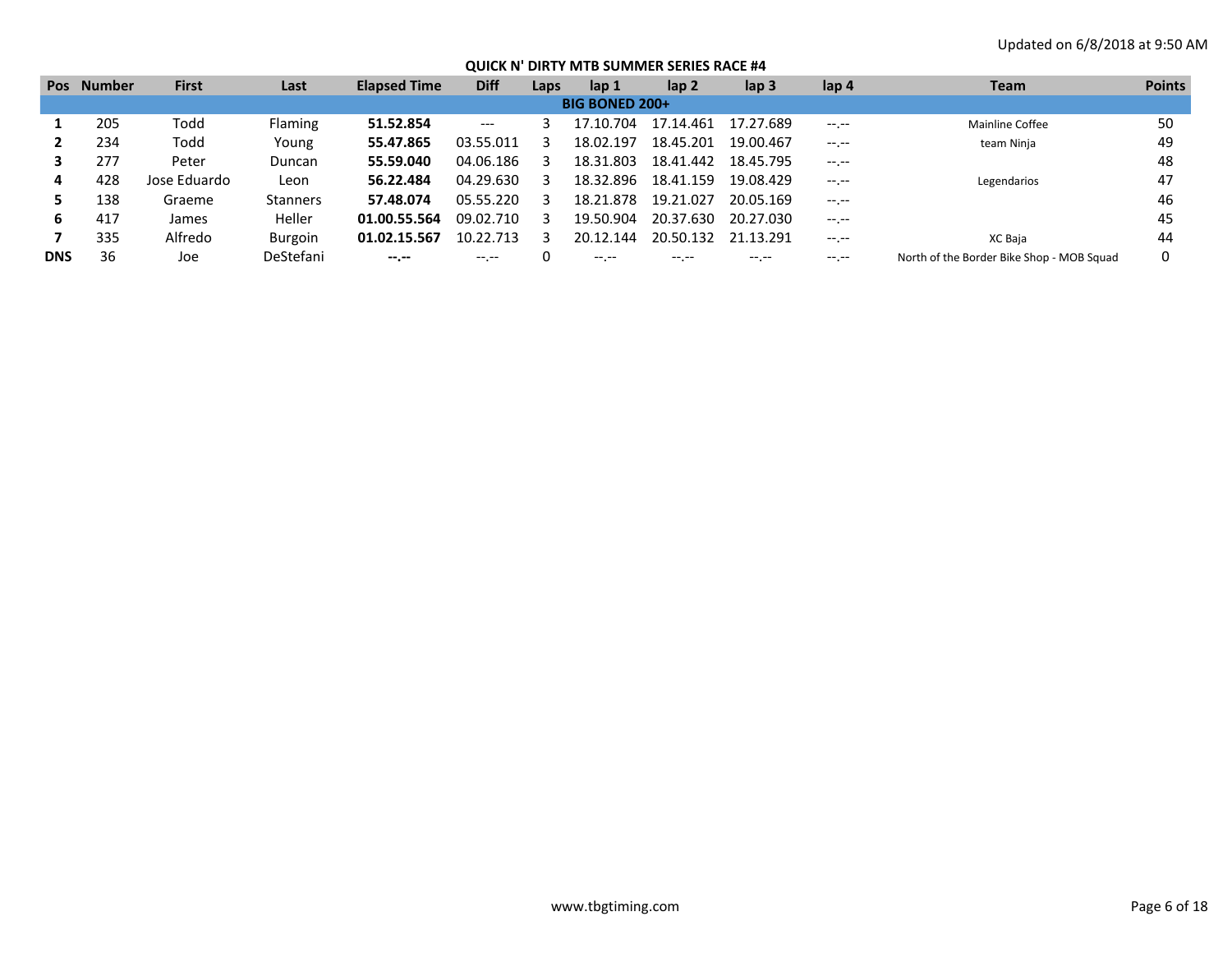| <b>Pos</b> | <b>Number</b> | <b>First</b> | Last           | <b>Elapsed Time</b> | <b>Diff</b> | Laps | lap 1             | lap <sub>2</sub> | lap <sub>3</sub> | lap 4            | <b>Team</b>                   | <b>Points</b> |
|------------|---------------|--------------|----------------|---------------------|-------------|------|-------------------|------------------|------------------|------------------|-------------------------------|---------------|
|            |               |              |                |                     |             |      | <b>ENDURO 16+</b> |                  |                  |                  |                               |               |
|            | 152           | Fravis       | Wagner         | 48.37.544           | $---$       |      | 15.56.519         | 16.16.525        | 16.24.500        | $-1$ , $-1$      | Ellsworth- Natti Bar- Kenda   | 50            |
|            | 477           | Jaron        | Cappos         | 51.52.927           | 03.15.383   |      | 16.11.674         | 17.11.101        | 18.30.152        | $-1. - -$        |                               | 49            |
|            | 310           | Rvan         | Madson         | 53.04.174           | 04.26.630   |      | 17.02.525         | 17.38.599        | 18.23.050        | $-1 - 1 - 1 = 0$ |                               | 48            |
|            | 16            | Adam         | <b>Buckley</b> | 53.46.676           | 05.09.132   |      | 17.27.224         | 18.08.861        | 18.10.591        | $-1 - 1 - 1 = 0$ |                               | 47            |
|            | 111           | Mike         | Monroe         | 57.39.938           | 09.02.394   |      | 17.49.335         | 20.44.189        | 19.06.414        | $-1$ , $-1$      | <b>Cycleogical Dana Point</b> | 46            |
| ь          | 42            | Daniel       | Fantauzzo      | 57.48.805           | 09.11.261   |      | 18.02.346         | 19.27.079        | 20.19.380        | $-1$ , $-1$      | Linked Cycling                | 45            |
|            | 285           | Cliff        | Hamblen        | 59.01.176           | 10.23.632   |      | 18.58.206         | 19.59.367        | 20.03.603        | $-1 - 1 - 1 = 0$ |                               | 44            |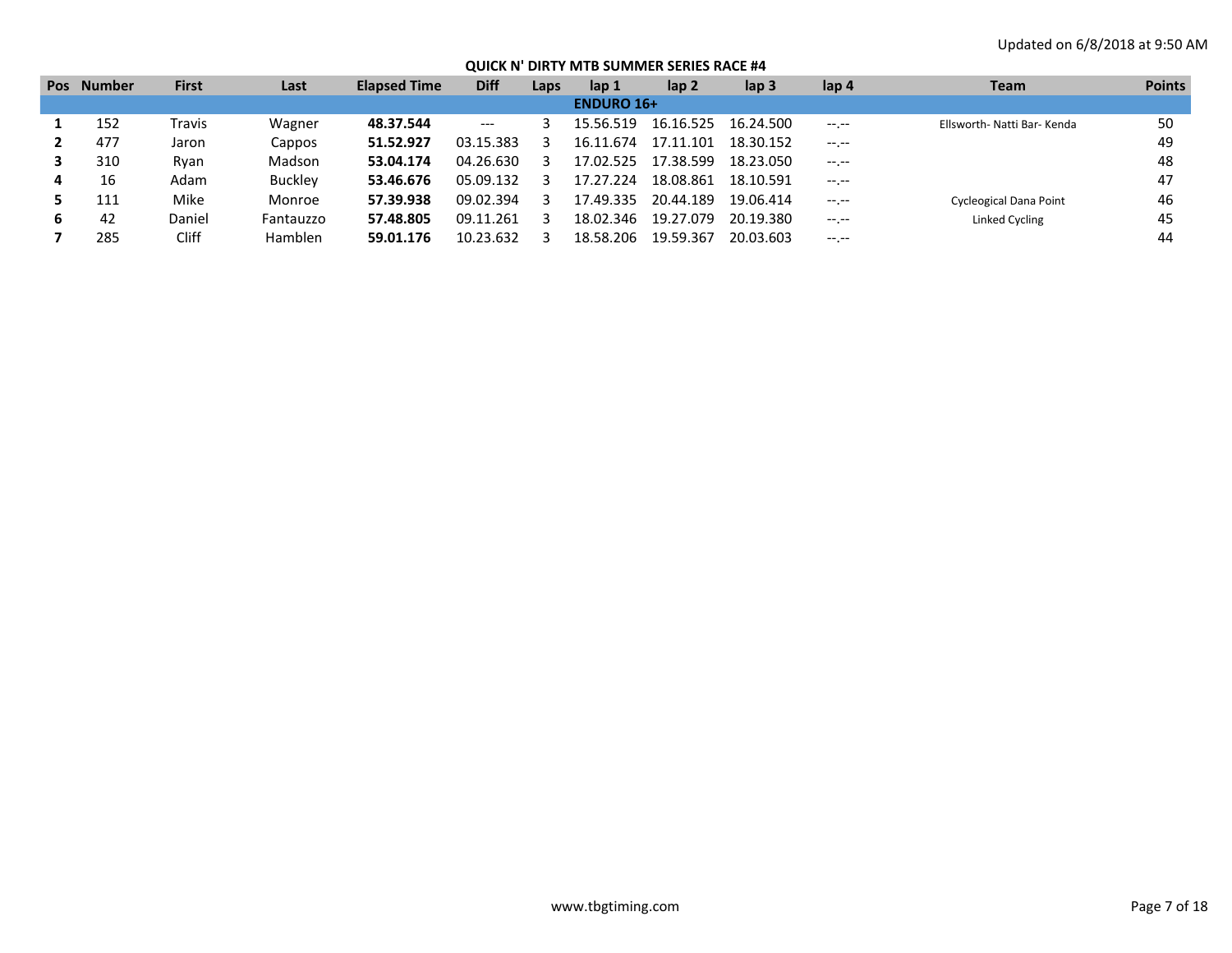| <b>Pos</b> | <b>Number</b> | <b>First</b> | Last               | <b>Elapsed Time</b> | <b>Diff</b> | Laps | lap <sub>1</sub>        | $\mathsf{lap} 2$ | lap <sub>3</sub> | lap <sub>4</sub> | <b>Team</b>                | <b>Points</b> |
|------------|---------------|--------------|--------------------|---------------------|-------------|------|-------------------------|------------------|------------------|------------------|----------------------------|---------------|
|            |               |              |                    |                     |             |      | <b>EXPERT MEN 16-48</b> |                  |                  |                  |                            |               |
|            |               | <b>Brian</b> | Scarbrough         | 59.56.996           | ---         | 4    | 14.40.385               | 14.53.713        | 15.54.420        | 14.28.478        | <b>Stonehaus Trek</b>      | 50            |
|            | 235           | Jean Louis   | <b>Bourdevaire</b> | 01.00.03.867        | 00.06.871   | 4    | 14.41.673               | 14.52.067        | 15.55.795        | 14.34.332        | <b>Moment Bicycles</b>     | 49            |
|            | 30            | Ryan         | Dahl               | 01.00.04.259        | 00.07.263   | 4    | 14.40.560               | 14.54.296        | 15.53.317        | 14.36.086        | <b>WEND Bike</b>           | 48            |
| 4          | 187           | Eric         | Wilson             | 01.00.05.924        | 00.08.928   | 4    | 14.39.639               | 14.54.977        | 15.54.154        | 14.37.154        | Purely Dental - Ride       | 47            |
| 5          | 435           | John         | <b>Behrens</b>     | 01.00.45.624        | 00.48.628   | 4    | 14.47.835               | 15.06.068        | 15.36.263        | 15.15.458        | Knobbe Martens             | 46            |
| 6          | 483           | Jordan       | Lara               | 01.02.23.864        | 02.26.868   | 4    | 14.43.094               | 15.23.390        | 16.06.531        | 16.10.849        | <b>TASCO MTB</b>           | 45            |
|            | 118           | Craig        | Northway           | 01.02.38.794        | 02.41.798   | 4    | 14.42.033               | 15.12.138        | 16.41.742        | 16.02.881        | <b>Twin Six Team Metal</b> | 44            |
| 8          | 211           | Jared        | Rios               | 01.02.59.924        | 03.02.928   | 4    | 14.40.936               | 15.43.919        | 16.20.206        | 16.14.863        | <b>Purely Dental Ride</b>  | 43            |
| 9          | 465           | Donovan      | Quimby             | 01.03.06.968        | 03.09.972   | 4    | 15.17.443               | 15.46.898        | 16.01.262        | 16.01.365        |                            | 42            |
| 10         | 486           | Jake         | Orness             | 01.03.52.034        | 03.55.038   | 4    | 15.16.584               | 15.47.681        | 16.00.918        | 16.46.851        |                            | 41            |
| 11         | 414           | Taylor       | Turner             | 01.04.24.464        | 04.27.468   | 4    | 15.18.456               | 15.56.577        | 16.46.448        | 16.22.983        |                            | 40            |
| 12         | 459           | Jonathan     | Sebat              | 01.04.29.553        | 04.32.557   | 4    | 15.16.873               | 16.12.966        | 16.30.959        | 16.28.755        | <b>SKLZ-Swamis Cycling</b> | 39            |
| 13         | 105           | ryan         | mckinnon           | 01.08.47.548        | 08.50.552   | 4    | 16.54.873               | 17.09.288        | 17.18.244        | 17.25.143        | Team Ninja                 | 38            |
| 14         | 468           | Solomon      | Cantwell           | 01.20.41.716        | 20.44.720   | 4    | 18.32.263               | 20.08.402        | 20.18.301        | 21.42.750        |                            | 37            |
| <b>DNF</b> | 239           | Adam         | Mills              | 15.17.350           | 44.39.646   |      | 15.17.350               | $-1$ .           | $-1. - -$        | $- - - - -$      | Source Endurance           |               |
| <b>DNS</b> | 355           | Isaac        | Howe               | $-2 - 2 - 1$        | $-1. - -$   |      | $-1$ .                  | $---$            | $-1$ , $-1$      |                  | ORUCASE                    |               |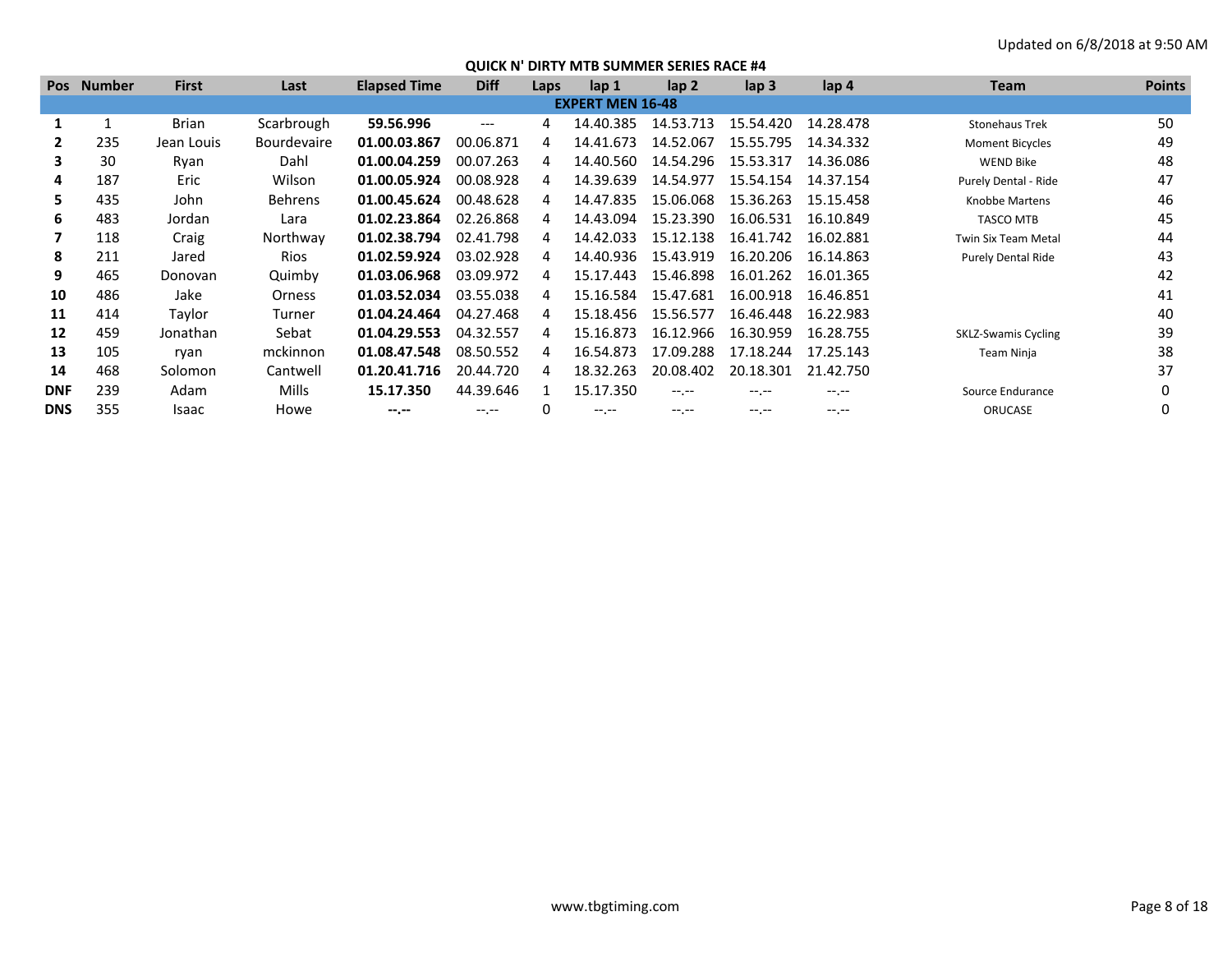| Pos        | <b>Number</b> | <b>First</b> | Last   | <b>Elapsed Time</b> | <b>Diff</b>                                   | Laps | $\Box$ lap            | <b>lap</b> ∠ | lap 3       | lap 4     | <b>Team</b>       | <b>Points</b> |
|------------|---------------|--------------|--------|---------------------|-----------------------------------------------|------|-----------------------|--------------|-------------|-----------|-------------------|---------------|
|            |               |              |        |                     |                                               |      | <b>EXPERT MEN 49+</b> |              |             |           |                   |               |
|            | 230           | Pete         | Tholl  | 01.00.43.237        | $---$                                         |      | 14.39.956             | 15.14.125    | 15.35.357   | 15.13.799 | TASCO MTB         | 50            |
| <b>DNS</b> | 146           | David        | Turner | $- - - -$           | $\hspace{1.5cm} \cdots \hspace{1.5cm} \cdots$ |      | $-1 - 1 - 1 = 0$      | $- - - - -$  | $- - - - -$ | $---$     | Turnerbikesdotcom |               |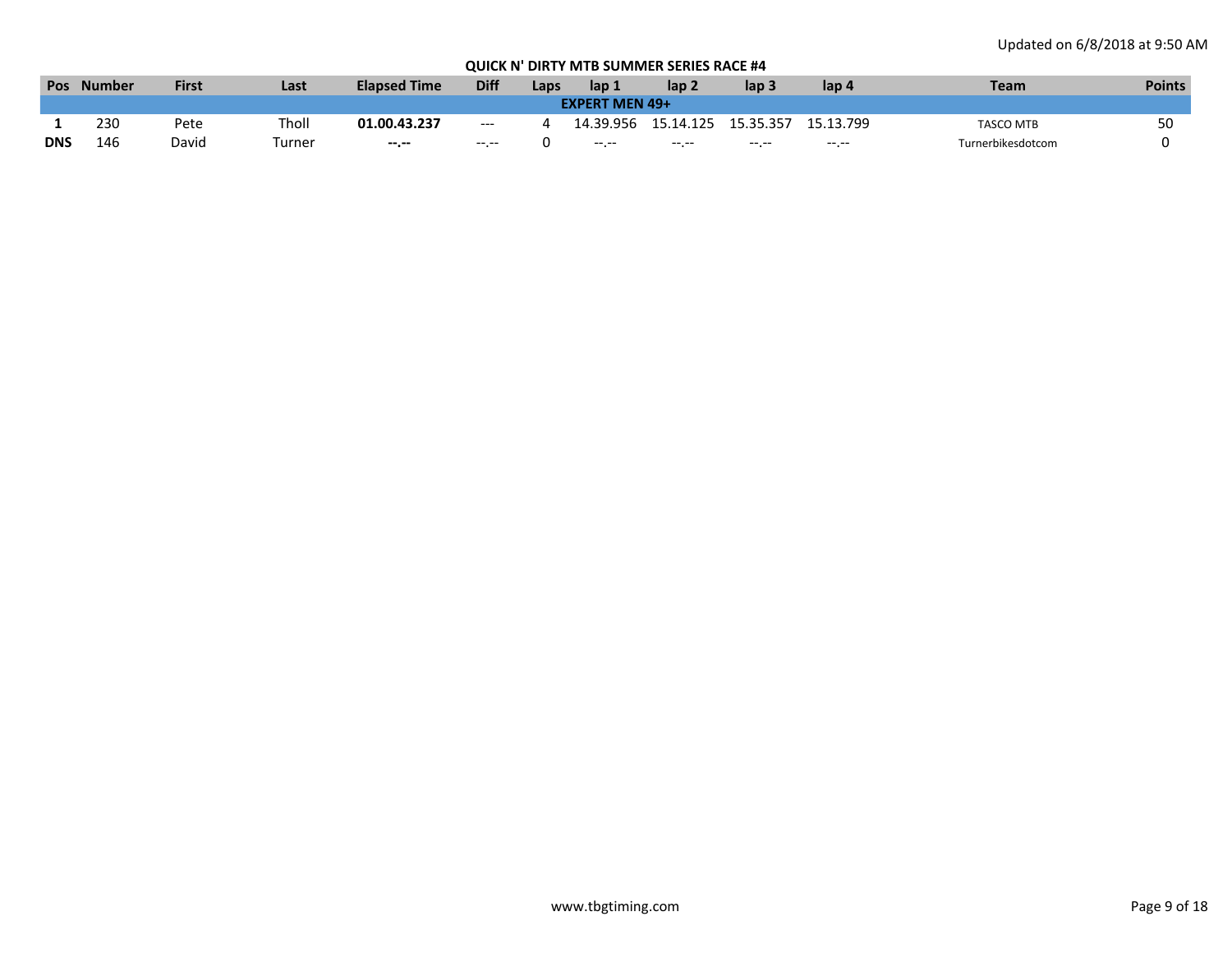| <b>Pos</b>              | <b>Number</b> | <b>First</b> | Last   | <b>Elapsed Time</b> | <b>Diff</b> | Laps | lap 1     | lap <sub>2</sub> | <b>lap</b> 5 | lap 4        | Team                   | <b>Points</b> |
|-------------------------|---------------|--------------|--------|---------------------|-------------|------|-----------|------------------|--------------|--------------|------------------------|---------------|
| <b>EXPERT WOMEN 16+</b> |               |              |        |                     |             |      |           |                  |              |              |                        |               |
|                         | 223           | Heather      | Wilson | 56.39.054           | $---$       |      | 18.19.635 | 18.54.915        | 19.24.504    | $-1.1 - 1.0$ | The Bike SHop Temecula | 50            |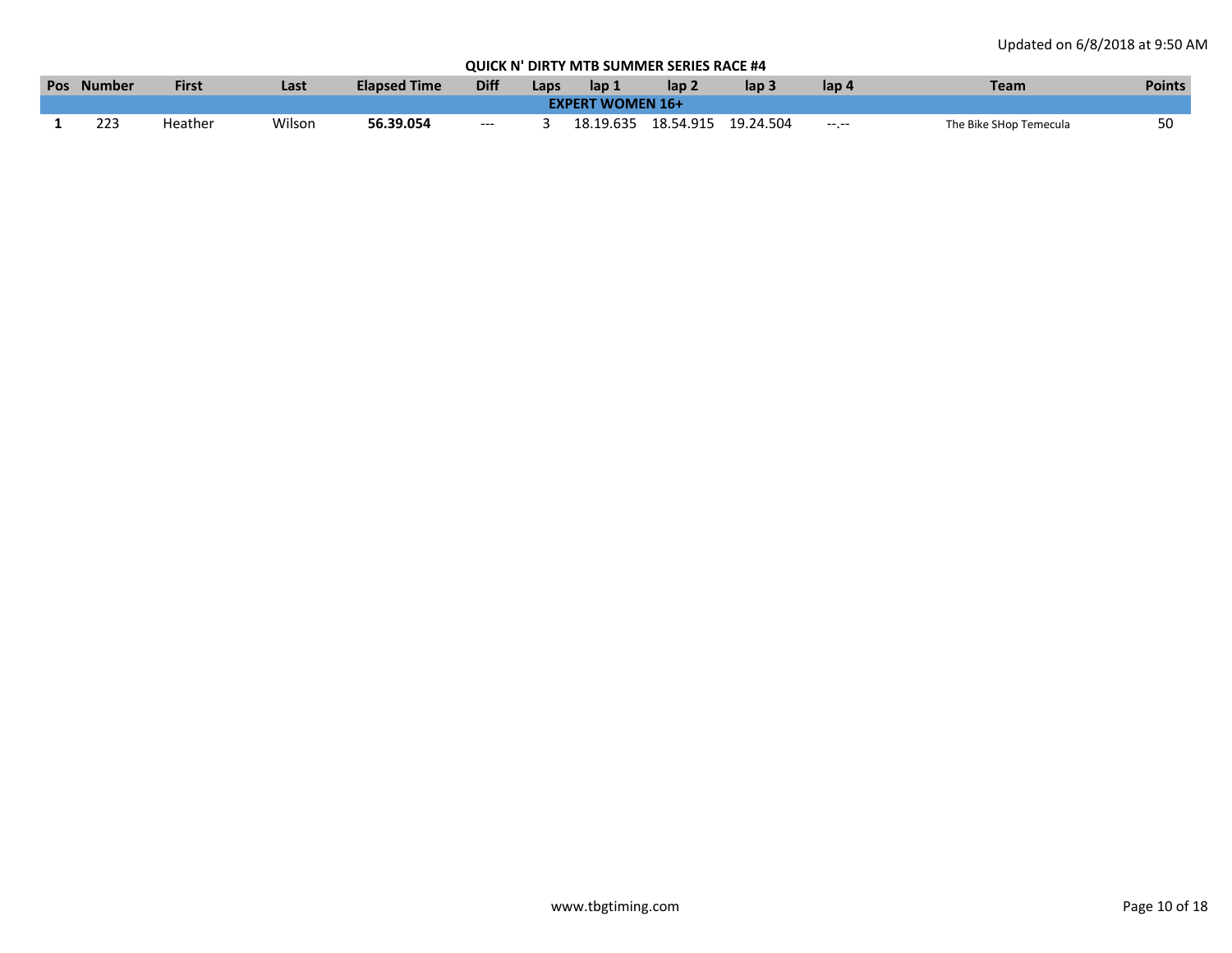| <b>Pos</b> | Number | <b>First</b> | Last       | <b>Elapsed Time</b> | <b>Diff</b>                                   | Laps | lap 1                     | lap 2     | lap 3     | lap 4        | Team                | <b>Points</b> |
|------------|--------|--------------|------------|---------------------|-----------------------------------------------|------|---------------------------|-----------|-----------|--------------|---------------------|---------------|
|            |        |              |            |                     |                                               |      | <b>MASOCHIST (SS) 16+</b> |           |           |              |                     |               |
|            | 319    | Marc         | Engelhardt | 48.00.155           | $--$                                          |      | 15.19.229                 | 16.09.873 | 16.31.053 | $- - - - -$  | TASCO MTB           | 50            |
|            | 339    | Bryan        | Benson     | 01.03.29.663        | 15.29.508                                     |      | 20.20.844                 | 21.22.749 | 21.46.070 | $-1 - 1 - 1$ | Curb Your Horse     | 49            |
|            | 470    | Tom          | Basa       | 01.10.32.303        | 22.32.148                                     |      | 22.42.648                 | 24.15.356 | 23.34.299 | $-1 - 1 - 1$ |                     | 48            |
| <b>DNS</b> | 70     | Scott        | Holland    | --.--               | $\hspace{1.5cm} \cdots \hspace{1.5cm} \cdots$ |      | $---$                     | $---$     | $---$     |              | North of the Border |               |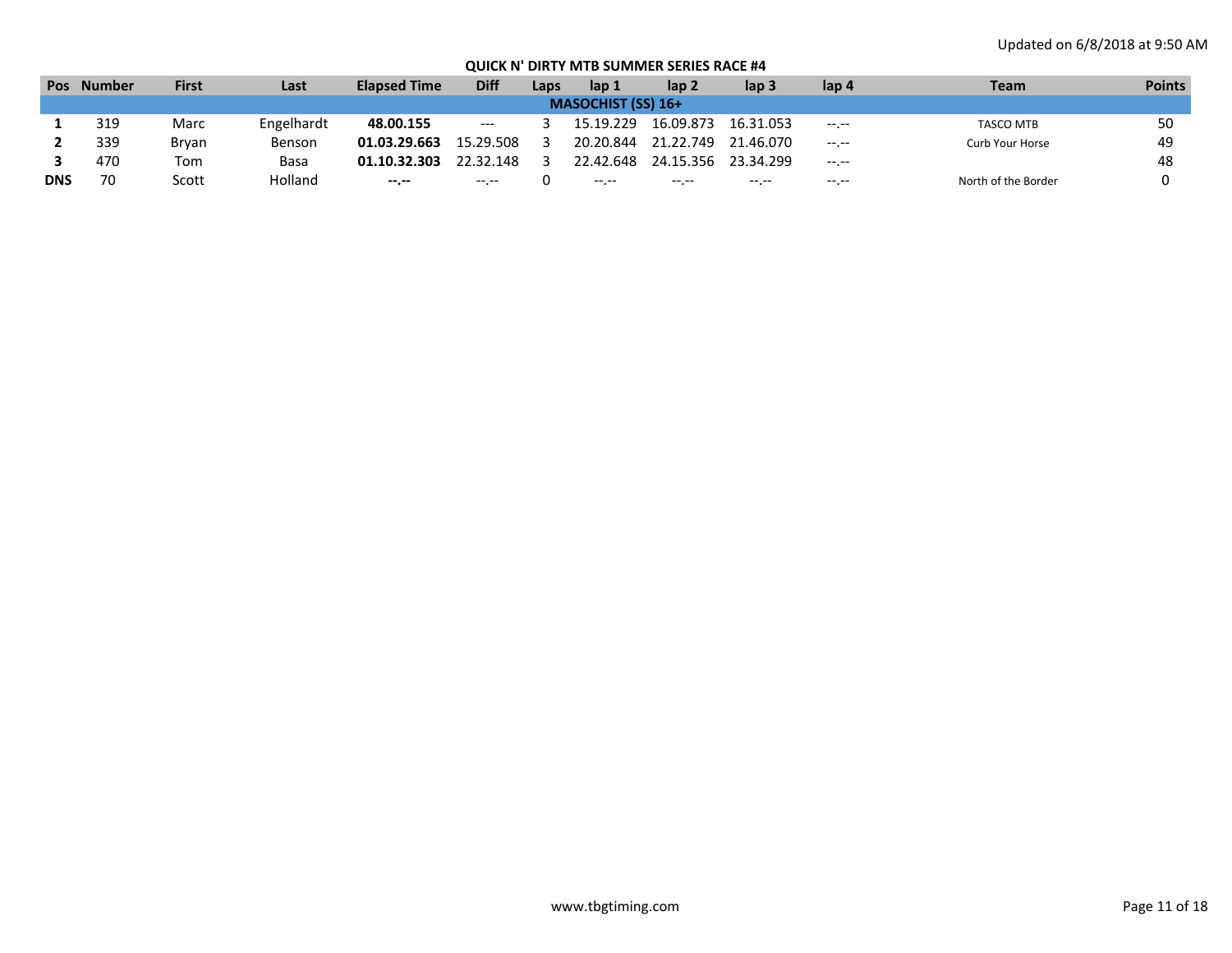|                | Pos Number | <b>First</b>  | Last            | <b>Elapsed Time</b> | <b>Diff</b>       | Laps           | lap 1                   | lap <sub>2</sub> | lap <sub>3</sub> | lap 4            | <b>Team</b>                          | <b>Points</b> |
|----------------|------------|---------------|-----------------|---------------------|-------------------|----------------|-------------------------|------------------|------------------|------------------|--------------------------------------|---------------|
|                |            |               |                 |                     |                   |                | <b>SCHOOL BOY 12-15</b> |                  |                  |                  |                                      |               |
| 1              | 59         | Raulito       | Gutierrez       | 33.11.760           | $\qquad \qquad -$ | 2              | 16.11.231               | 17.00.529        | $-1, -1$         | $-1 - 1 - 1 = 0$ | 100%-MaxxisTires-MATCO-SidiCycling   | 50            |
| $\overline{2}$ | 155        | Graham        | Weaver          | 34.55.454           | 01.43.694         | 2              | 17.20.244               | 17.35.210        | $-1$ , $-1$      | $-1.1$           | <b>MVHS MTB</b>                      | 49            |
| 3              | 102        | Zach          | Martinez        | 35.05.476           | 01.53.716         | 2              | 17.20.063               | 17.45.413        | $-1$ , $-1$      | $-1.1 -$         | Hammer Nutrition - Giant             | 48            |
| 4              | 295        | Mason         | Salazar         | 35.09.098           | 01.57.338         | 2              | 17.19.760               | 17.49.338        | $-1$ , $-1$      | $-1, -1$         | Purely Dental Encinitas-RIDE Cyclery | 47            |
| 5              | 62         | <b>KASEN</b>  | <b>HEBERT</b>   | 35.29.864           | 02.18.104         | 2              | 17.37.011               | 17.52.853        | $-1$ , $-1$      | $-1.1$           |                                      | 46            |
| 6              | 390        | Nathan        | Merrill         | 35.34.184           | 02.22.424         | 2              | 15.47.092               | 19.47.092        | $-1$ , $-1$      | $-1.1 -$         | Great Oak High School MTB Team       | 45            |
| 7              | 31         | Noah          | Davis           | 36.50.323           | 03.38.563         | $\overline{2}$ | 17.19.169               | 19.31.154        | $-1. - -$        | $-1.1$           | Vista Murrieta HS                    | 44            |
| 8              | 362        | Zane          | Fletcher        | 36.50.854           | 03.39.094         | 2              | 17.36.584               | 19.14.270        | $-1$ , $-1$      | $-1, -1$         | <b>Intense Cycles</b>                | 43            |
| 9              | 210        | Parker        | Goulart         | 37.11.458           | 03.59.698         | 2              | 18.25.697               | 18.45.761        | $-1$ , $-1$      | $-1.1$           |                                      | 42            |
| 10             | 33         | Curren        | DeJonge         | 38.16.996           | 05.05.236         | $\mathcal{P}$  | 18.42.834               | 19.34.162        | $-1$ , $-1$      | $-1 - 1 - 1 = 0$ |                                      | 41            |
| 11             | 51         | <b>Brock</b>  | Gierke          | 39.26.666           | 06.14.906         | 2              | 19.14.755               | 20.11.911        | $-1$ , $-1$      | $-1.1$           | Murrieta Valley High School MTB Team | 40            |
| 12             | 142        | Christopher   | Swain           | 40.03.476           | 06.51.716         | 2              | 19.25.073               | 20.38.403        | $--, --$         | $-1.1$           |                                      | 39            |
| 13             | 104        | Nicholas      | McChesney       | 41.29.025           | 08.17.265         | $\overline{2}$ | 20.07.025               | 21.22.000        | $-1 - 1 - 1 = 0$ | $-1 - 1 - 1 = 0$ |                                      | 38            |
| 14             | 84         | Anthony       | Kellerman       | 41.34.295           | 08.22.535         | 2              | 21.09.705               | 20.24.590        | $-1$ , $-1$      | $-1.1$           | North County Composite Team          | 37            |
| 15             | 58         | Leonardo      | Gutierrez       | 42.18.157           | 09.06.397         | 2              | 20.49.898               | 21.28.259        | $--, --$         | $-1.1$           | Forza Cycling                        | 36            |
| 16             | 35         | Landon        | Dendy           | 42.19.633           | 09.07.873         | 2              | 20.36.297               | 21.43.336        | $-1$ , $-1$      | $-1.1$           | Double Peak Suns                     | 35            |
| 17             | 455        | Kyle          | McDonald        | 42.20.141           | 09.08.381         | $\overline{2}$ | 20.45.564               | 21.34.577        | $-1$ , $-1$      | $-1$ .           | North County Composite               | 34            |
| 18             | 482        | <b>Marcus</b> | Hall            | 43.15.252           | 10.03.492         | 2              | 20.50.219               | 22.25.033        | $-1, -1$         | $-1.1$           |                                      | 33            |
| 19             | 321        | Jeremy        | Hoadley         | 43.44.497           | 10.32.737         | 2              | 20.54.338               | 22.50.159        | $-1$ , $-1$      | $-1 - 1 - 1 = 0$ | Great Oak MTB Team                   | 32            |
| 20             | 347        | Lawson        | Driscoll        | 44.39.024           | 11.27.264         | 2              | 20.58.583               | 23.40.441        | $-1, -1$         | $-1.1$           |                                      | 31            |
| 21             | 137        | Nathan        | Smythe          | 51.17.296           | 18.05.536         | 2              | 18.30.088               | 32.47.208        | $-1$ , $-1$      | $-1.1$           |                                      | 30            |
| 22             | 56         | jaden         | gottfried       | 52.50.082           | 19.38.322         | 2              | 24.18.364               | 28.31.718        | $-1$ , $-1$      | $-1.1$           | <b>Expedition MTB</b>                | 29            |
| 23             | 461        | Domenic       | Viotto          | 01.01.29.151        | 28.17.391         | 2              | 31.08.996               | 30.20.155        | $-1$ , $-1$      | $-1$ , $-1$      |                                      | 28            |
| 24             | 464        | Gavin         | Chong           | 01.01.44.206        | 28.32.446         | 2              | 30.05.925               | 31.38.281        | $-1$ , $-1$      | $-1.1$           |                                      | 27            |
| <b>DNF</b>     | 475        | Tikeon        | Holec           | 16.47.260           | 16.24.500         | 1              | 16.47.260               | $-1$ , $-1$      | $-1$ , $-1$      | $-1$ .           |                                      | 0             |
| <b>DNF</b>     | 504        | Connor        | <b>Bartnick</b> | $- - - -$           | $-1. - -$         | 0              | $-1. - -$               | $-1. - -$        | $- - - - -$      | $-1, -1$         |                                      | 0             |
| <b>DNF</b>     | 217        | Cole          | Ringdahl        | $-1$ .              | $-1, -1$          | 0              | $-1$ , $-1$             | $-1. - -$        | $-1 - 1 - 1 = 0$ | $-1.1$           |                                      | 0             |
| <b>DNS</b>     | 457        | Nathan        | Merrill         | --.--               | $-1$ , $-1$       | 0              | $-1, -1$                | $-1. - -$        | $-1. - -$        | $-1.1 -$         | Great Oak High School                | 0             |
| <b>DNS</b>     | 480        | Cathal        | Ryan            | --.--               | $-1$ .            | $\Omega$       | $-1$                    | $-1$ , $-1$      | $-1$ .           | --.--            | Monster Media                        | 0             |
| <b>DNS</b>     | 479        | Cormac        | Ryan            | $- - - -$           | $-1. - -$         | 0              | $-1$                    | $-1$ , $-1$      | $-1$ .           | $-1. - -$        | Monster Media                        | 0             |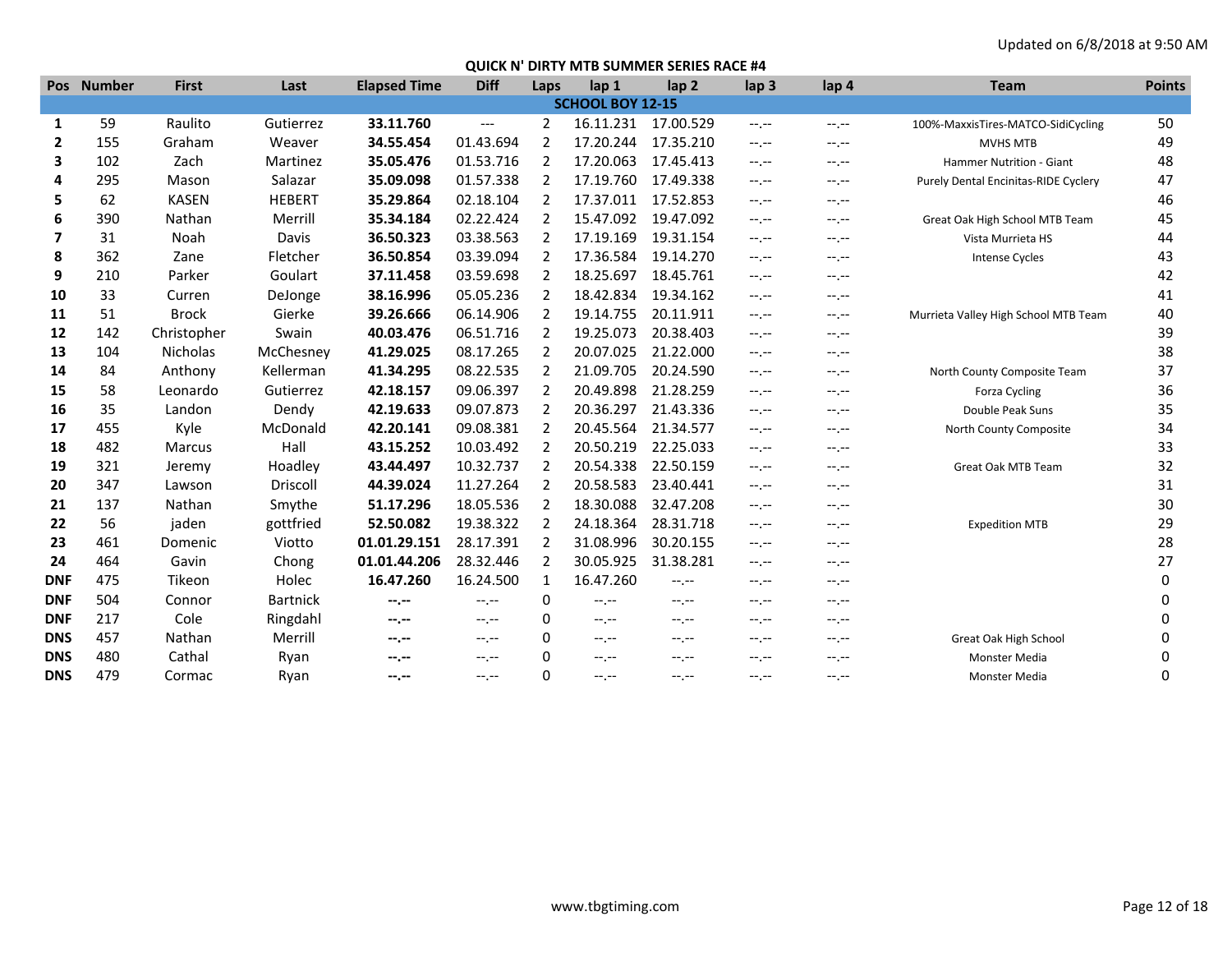| <b>Pos Number</b>        | <b>First</b> | Last    | <b>Elapsed Time</b> | <b>Diff</b> | Laps | Nap ⊥               | lap 2 | lap 3    | lap 4       | Team | <b>Points</b> |
|--------------------------|--------------|---------|---------------------|-------------|------|---------------------|-------|----------|-------------|------|---------------|
| <b>SCHOOL GIRL 12-15</b> |              |         |                     |             |      |                     |       |          |             |      |               |
| 338                      | Grace        | Gilbert | 39.48.766           | $---$       |      | 19.41.606 20.07.160 |       | $-1. -1$ | $--- - - -$ | GOH: | 50            |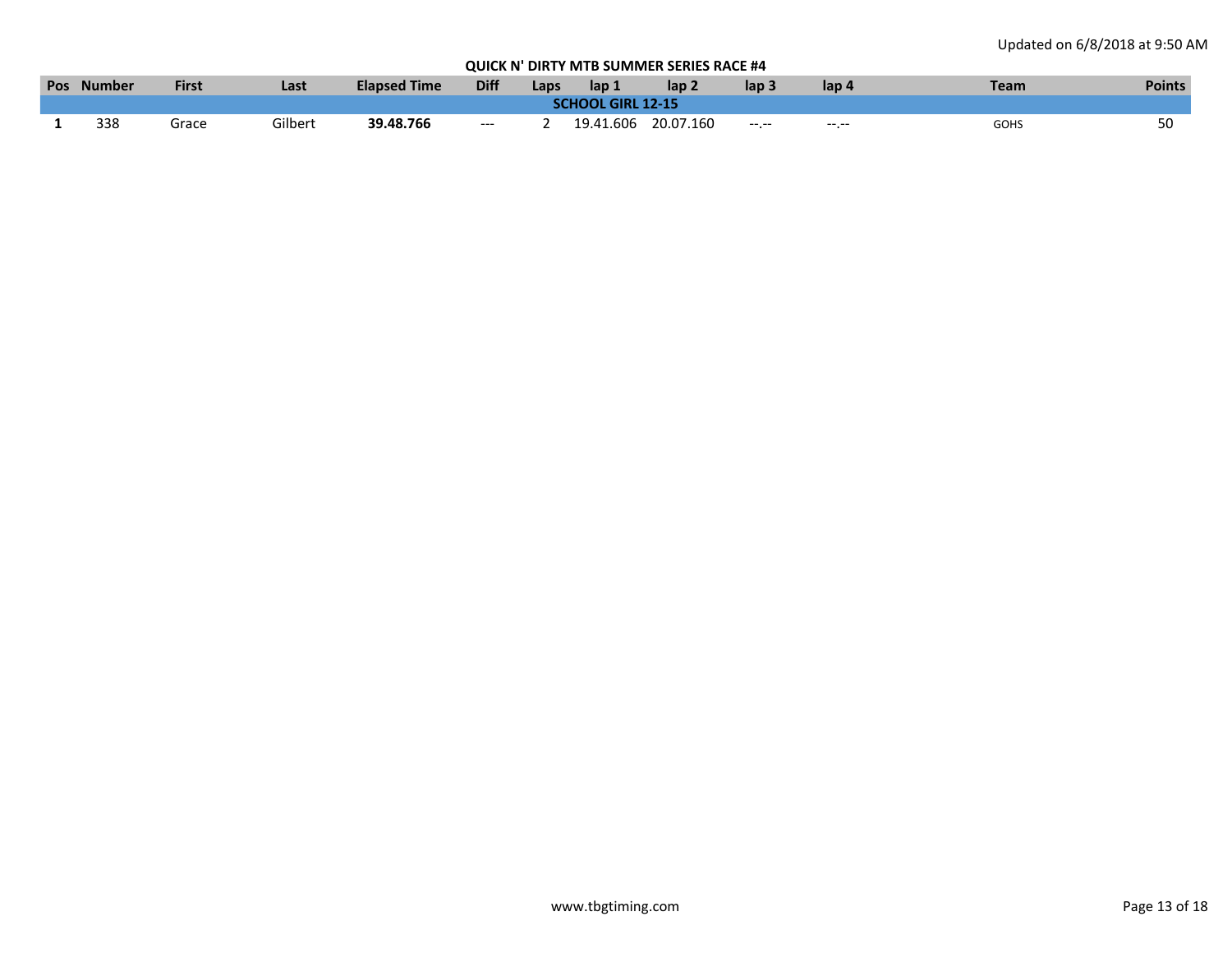| <b>Pos</b>             | <b>Number</b> | <b>First</b>   | Last            | <b>Elapsed Time</b> | <b>Diff</b>       | Laps | lap 1       | $\mathsf{lap} 2$ | lap <sub>3</sub> | lap 4       | <b>Team</b>                          | <b>Points</b> |
|------------------------|---------------|----------------|-----------------|---------------------|-------------------|------|-------------|------------------|------------------|-------------|--------------------------------------|---------------|
| <b>SPORT MEN 16-36</b> |               |                |                 |                     |                   |      |             |                  |                  |             |                                      |               |
| 1                      | 420           | Bojac          | Abrantes        | 48.15.707           | $\qquad \qquad -$ |      | 15.43.997   | 16.15.624        | 16.16.086        | $-1$ , $-1$ | Hollands Bicycles Eliel Factory Team | 50            |
|                        | 311           | Robert         | Zachwieja       | 48.38.796           | 00.23.089         |      | 15.36.355   | 16.21.893        | 16.40.548        | $-1$ , $-1$ |                                      | 49            |
| 3                      | 46            | Cody           | Fletcher        | 51.21.407           | 03.05.700         |      | 16.50.659   | 17.25.434        | 17.05.314        | $-1$ , $-1$ | <b>Intense Cycles</b>                | 48            |
| 4                      | 195           | Kyle           | Kilmartin       | 51.21.819           | 03.06.112         |      | 16.31.063   | 17.25.314        | 17.25.442        | $-1$ , $-1$ | iSpeed                               | 47            |
| 5.                     | 123           | Eric           | Pinard          | 51.22.170           | 03.06.463         |      | 16.46.144   | 17.24.031        | 17.11.995        | $-1$ , $-1$ |                                      | 46            |
| 6                      | 117           | <b>Brandon</b> | Nelson          | 51.51.698           | 03.35.991         |      | 17.14.436   | 17.19.469        | 17.17.793        | $-1.1 -$    | <b>Kappius Components</b>            | 45            |
|                        | 481           | Duane          | Henry           | 52.00.254           | 03.44.547         |      | 16.44.193   | 17.42.236        | 17.33.825        | $-1$ , $-1$ |                                      | 44            |
| 8                      | 170           | Michael        | Oviedo          | 53.25.766           | 05.10.059         |      | 16.29.544   | 18.06.361        | 18.49.861        | $-1$ , $-1$ |                                      | 43            |
| 9                      | 492           | Olof           | Delight         | 54.23.913           | 06.08.206         |      | 17.29.135   | 18.19.428        | 18.35.350        | $-1$ , $-1$ |                                      | 42            |
| 10                     | 454           | Austin         | Kruisheer       | 59.09.113           | 10.53.406         |      | 18.33.176   | 20.07.181        | 20.28.756        | $-1$ , $-1$ | <b>SDBC-Emerald Textiles</b>         | 41            |
| <b>DNF</b>             | 252           | Andrew         | <b>McGillum</b> | 44.20.544           | 03.55.163         |      | 25.26.203   | 18.54.341        | $-1$ , $-1$      | $-1.1$      | Oakley TASCO                         | 0             |
| <b>DNF</b>             | 328           | Ryan           | Herrera         | $- - - - -$         | $-1$ , $-1$       |      | $-1$ , $-1$ | $-1 - 1 - 1 = 0$ | $-1$ , $-1$      | $-1.1 -$    | Ramona Cycle Dawgs                   |               |
| <b>DNS</b>             | 43            | Rolando        | Felizola        | $-1$ .              | $-1$ , $-1$       |      | $-1$ , $-1$ | $-1. - -$        | $-1. - -$        | $-1.1 -$    |                                      |               |
| <b>DNS</b>             | 88            | Luke           | Kimball         | $- - - - -$         | $-1 - 1 - 1 = 0$  | 0    | $-1$ , $-1$ | $-1$ , $-1$      | $-1$ , $-1$      | $-1$ , $-1$ | Maxima Bike                          |               |
| <b>DNS</b>             | 141           | Andrew         | Sunderland      | $-1$ .              | $-1 - 1 - 1 = 0$  | 0    | $-1$ , $-1$ | $-1$ , $-1$      | $-1$ , $-1$      | $-1$ , $-1$ |                                      |               |
| <b>DNS</b>             | 214           | Dave           | McQueen         | $-1$ .              |                   | 0    | $-1$ , $-1$ | $-1 - 1 - 1 = 0$ | $-1$ , $-1$      | $-1$ , $-1$ |                                      |               |
| <b>DNS</b>             | 357           | Vladimir       | Shkonyk         | $- - - - -$         |                   |      | $-1.1$      | $-1$ .           | $-1. -1$         |             |                                      |               |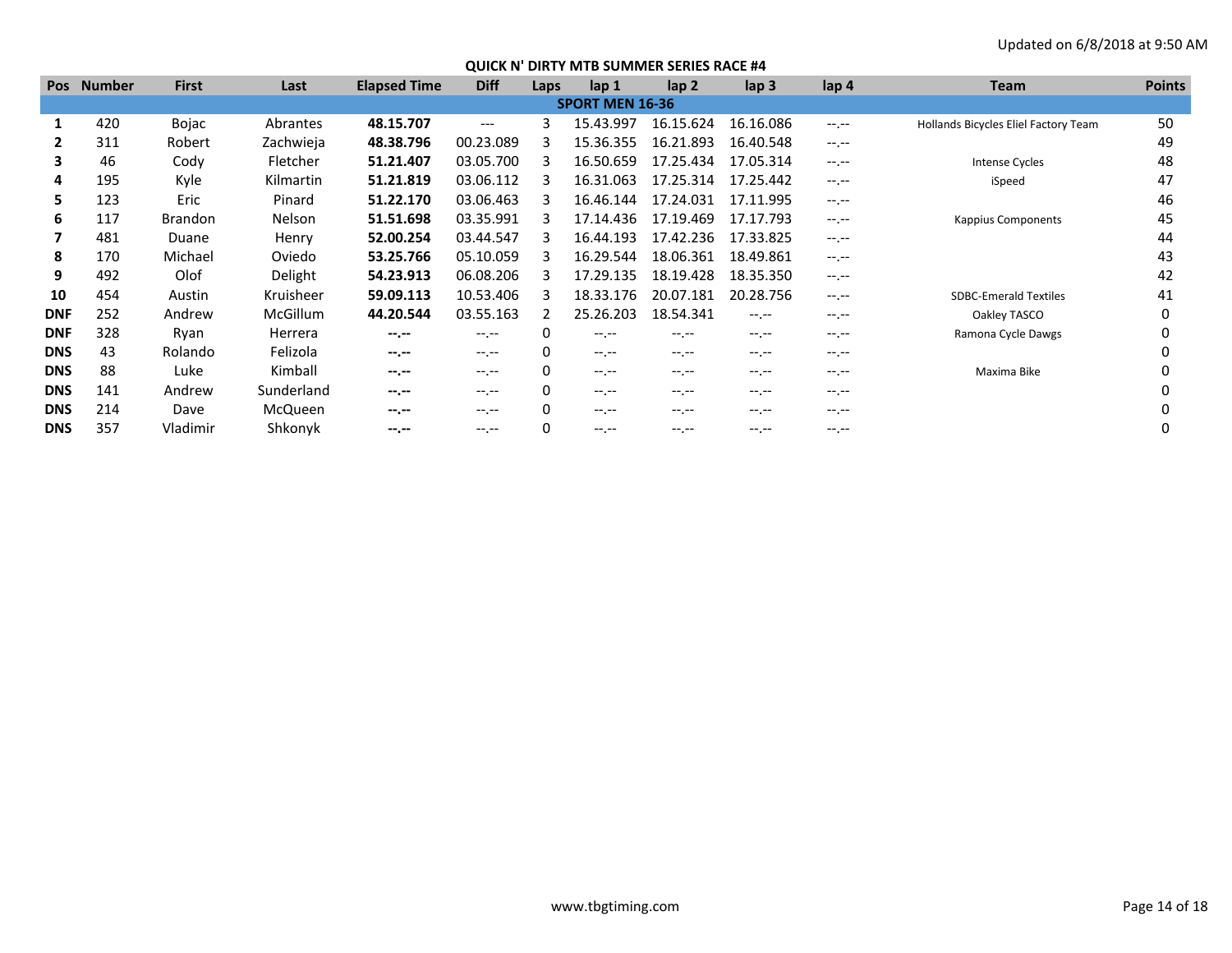|            | Pos Number | <b>First</b>   | Last       | <b>Elapsed Time</b> | <b>Diff</b>         | Laps | lap <sub>1</sub>       | $\mathsf{lap} 2$ | lap <sub>3</sub> | lap 4            | <b>Team</b>                     | <b>Points</b> |
|------------|------------|----------------|------------|---------------------|---------------------|------|------------------------|------------------|------------------|------------------|---------------------------------|---------------|
|            |            |                |            |                     |                     |      | <b>SPORT MEN 37-48</b> |                  |                  |                  |                                 |               |
|            | 256        | Luis           | Juarez     | 48.23.648           | $\qquad \qquad - -$ |      | 15.35.553              | 16.22.876        | 16.25.219        | $-1 - 1 - 1 = 0$ | Xc baja                         | 50            |
| 2          | 415        | Eric           | Herrera    | 48.27.055           | 00.03.407           |      | 15.37.424              | 16.22.602        | 16.27.029        | $-1 - 1 - 1 = 0$ |                                 | 49            |
| 3          | 24         | Maison         | Chen       | 48.27.139           | 00.03.491           |      | 15.37.013              | 16.21.944        | 16.28.182        | $-1. - -$        |                                 | 48            |
| 4          | 472        | Chris          | Nelson     | 49.39.421           | 01.15.773           |      | 16.21.184              | 16.43.518        | 16.34.719        | $-1 - 1 - 1 = 0$ |                                 | 47            |
| 5          | 226        | Tim            | Vaughan    | 51.20.257           | 02.56.609           |      | 16.42.984              | 17.25.583        | 17.11.690        | $-1 - 1 - 1 = 0$ |                                 | 46            |
| 6          | 411        | <b>Bryce</b>   | Weber      | 51.43.523           | 03.19.875           |      | 16.42.410              | 17.28.026        | 17.33.087        | $-1 - 1 - 1 = 0$ |                                 | 45            |
|            | 265        | Julio          | Quintero   | 52.18.944           | 03.55.296           |      | 17.13.234              | 17.33.994        | 17.31.716        | $-1 - 1 - 1 = 0$ | Toyota                          | 44            |
| 8          | 32         | Joseph         | de la Cruz | 52.22.110           | 03.58.462           |      | 16.41.694              | 18.03.271        | 17.37.145        | $-1. - -$        | <b>SDBC Emerald Textiles</b>    | 43            |
| 9          | 334        | Tom            | Esbeck     | 52.36.204           | 04.12.556           |      | 17.11.374              | 18.02.174        | 17.22.656        | $-1 - 1 - 1 = 0$ |                                 | 42            |
| 10         | 402        | Leighton       | Rice       | 53.55.937           | 05.32.289           |      | 17.41.587              | 18.05.886        | 18.08.464        | $-1 - 1 - 1 = 0$ | ispeed Racing                   | 41            |
| 11         | 333        | Imad           | Samhat     | 54.24.767           | 06.01.119           |      | 17.19.882              | 18.26.153        | 18.38.732        | $-1 - 1 - 1 = 0$ | <b>Fastrack Riders Backmate</b> | 40            |
| 12         | 255        | Giliberto      | Cervantes  | 54.58.168           | 06.34.520           |      | 17.52.135              | 18.26.949        | 18.39.084        | $-1. - -$        | XC Baja                         | 39            |
| 13         | 147        | Shawn          | Tweedy     | 55.27.896           | 07.04.248           |      | 18.00.404              | 18.31.391        | 18.56.101        | $-1. - -$        |                                 | 38            |
| 14         | 188        | Daris          | Drake      | 59.48.495           | 11.24.847           |      | 18.13.451              | 20.09.029        | 21.26.015        | $-1.1 -$         |                                 | 37            |
| 15         | 99         | <b>MICHAEL</b> | MACARE     | 01.05.39.636        | 17.15.988           |      | 20.51.447              | 22.28.497        | 22.19.692        | $-1 - 1 - 1 = 0$ | <b>Bicycle Warehouse</b>        | 36            |
| <b>DNF</b> | 182        | Paul           | Mason      | 33.22.789           | 15.00.859           |      | 15.59.479              | 17.23.310        | $-1 - 1 - 1 = 0$ | $- - - - -$      | i Speed Racing                  | 0             |
| <b>DNF</b> | 220        | Damiean        | Hiley      | 16.28.903           | 31.54.745           |      | 16.28.903              | $-1$ , $-1$      | $-1 - 1 - 1 = 0$ | $-1 - 1 - 1 = 0$ | Desert King                     |               |
| <b>DNS</b> | 69         | Zack           | Hogan      | $- - - - -$         | $-1$ , $-1$         |      | $-1 - 1 - 1 = 0$       | $-1 - 1 - 1 = 0$ | $-1$ , $-1$      | $-1 - 1 - 1 = 0$ |                                 |               |
| <b>DNS</b> | 93         | Michael        | Law        | $- - - - -$         | $-1$ , $-1$         |      | $-1.1$                 | $-1$ , $-1$      | $-1. -1$         | $-1 - 1 - 1 = 0$ |                                 |               |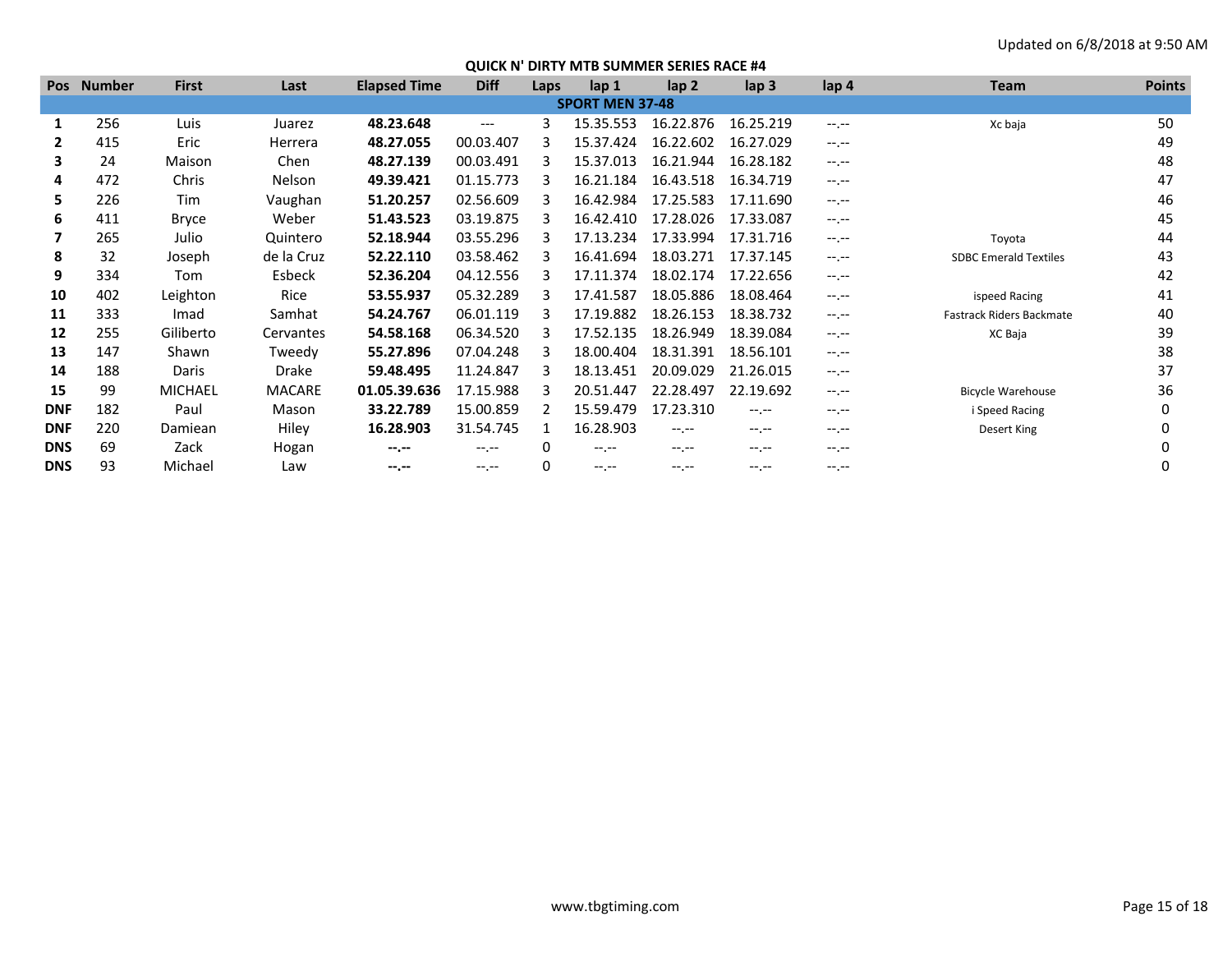| <b>Pos</b>           | <b>Number</b> | <b>First</b> | Last    | <b>Elapsed Time</b> | <b>Diff</b> | Laps | lap 1     | $\mathsf{lap} 2$ | lap 3     | lap 4            | <b>Team</b>               | <b>Points</b> |
|----------------------|---------------|--------------|---------|---------------------|-------------|------|-----------|------------------|-----------|------------------|---------------------------|---------------|
| <b>SPORT MEN 49+</b> |               |              |         |                     |             |      |           |                  |           |                  |                           |               |
|                      | 125           | guillermo    | ramirez | 48.26.119           | $---$       |      | 15.36.775 | 16.22.256        | 16.27.088 | $-1$ .           | HOPESPORTS-ADRENALINE     | 50            |
|                      | 478           | Jake         | Ryan    | 50.38.676           | 02.12.557   |      | 17.17.705 | 16.41.604        | 16.39.367 | $-1. -1$         | Monster Media             | 49            |
|                      | 181           | Aby          | Nazario | 51.20.996           | 02.54.877   |      | 16.31.984 | 17.16.551        | 17.32.461 | $-1 - 1 - 1 = 0$ | North of the Border       | 48            |
|                      | 405           | Ric          | Parwas  | 52.23.420           | 03.57.301   |      | 17.20.496 | 17.33.957        | 17.28.967 | $-1 - 1 - 1 = 0$ | Padyak Racing Team        | 47            |
|                      | 80            | Bryan        | Jones   | 54.52.275           | 06.26.156   |      | 17.29.163 | 18.39.343        | 18.43.769 | $-1 - 1 - 1 = 0$ | North of the Border Bikes | 46            |
| 6.                   | 471           | Tom          | Dillard | 55.45.623           | 07.19.504   |      | 17.42.316 | 18.46.559        | 19.16.748 | $-1 - 1 - 1 = 0$ |                           | 45            |
|                      | 81            | Tommv        | Jones   | 57.33.714           | 09.07.595   |      | 18.06.528 | 18.35.750        | 20.51.436 | $-1$ , $-1$      | Team Ninja                | 44            |
| δ                    | 153           | Matt         | Wallace | 57.43.167           | 09.17.048   |      | 18.31.570 | 19.13.307        | 19.58.290 | $-1$ , $-1$      |                           | 43            |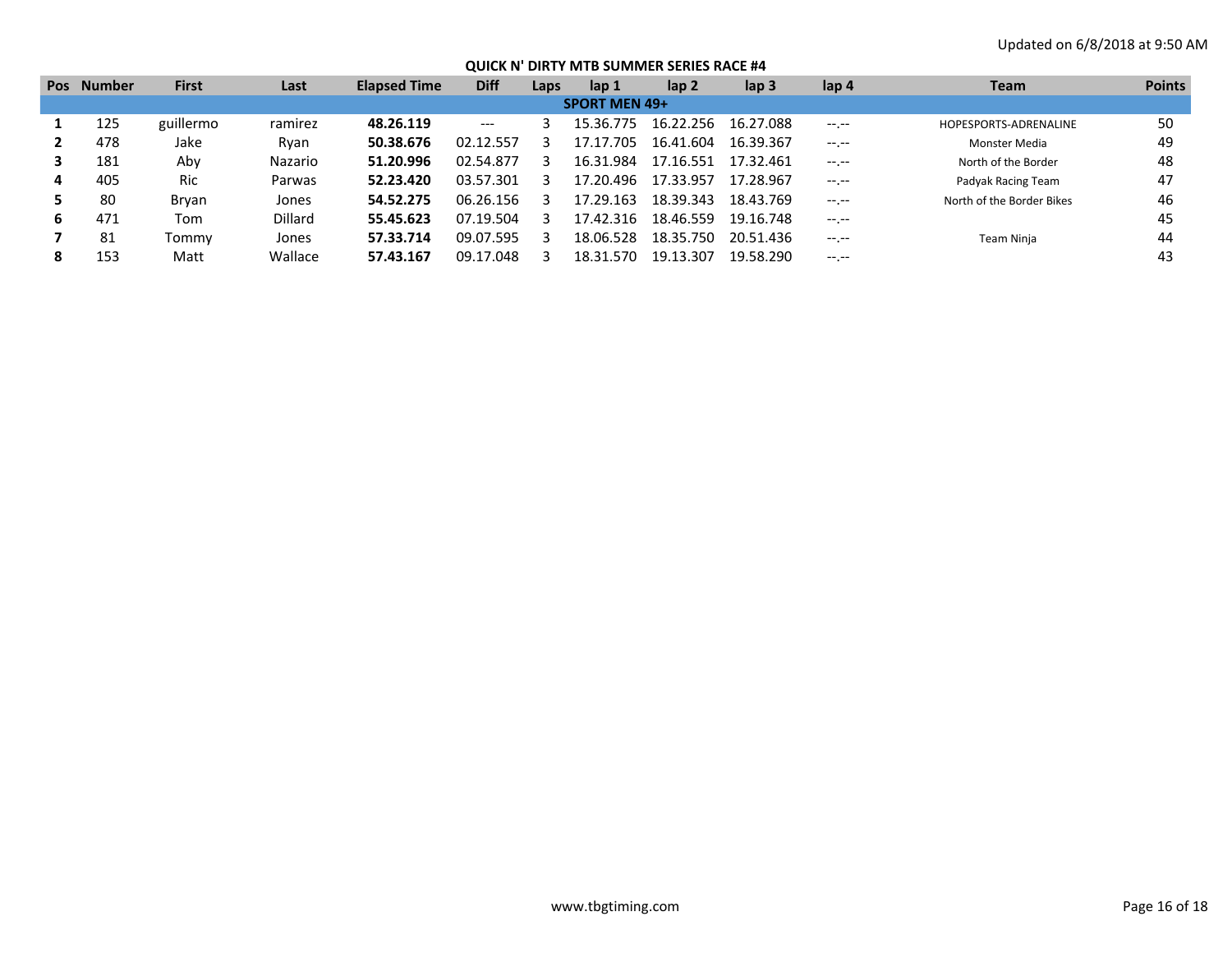| <b>Pos</b>             | <b>Number</b> | <b>First</b> | Last             | <b>Elapsed Time</b> | <b>Diff</b>                              | Laps | lap 1     | lap 2     | lap 3            | lap 4            | Team                        | <b>Points</b> |
|------------------------|---------------|--------------|------------------|---------------------|------------------------------------------|------|-----------|-----------|------------------|------------------|-----------------------------|---------------|
| <b>SPORT WOMEN 16+</b> |               |              |                  |                     |                                          |      |           |           |                  |                  |                             |               |
|                        | 86            | Makena       | <b>Kellerman</b> | 38.57.407           | $\hspace{0.05cm} \ldots \hspace{0.05cm}$ |      | 19.18.013 | 19.39.394 | $-1 - 1 - 1 = 0$ | $-1 - 1 - 1 = 0$ | North County Composite Team | 50            |
|                        | 274           | cecilia      | camacho          | 43.05.930           | 04.08.523                                |      | 20.59.090 | 22.06.840 | $-1 - 1 - 1$     | $-1 - 1 - 1$     |                             | 49            |
|                        | 499           | brandy       | wirtz            | 47.27.285           | 08.29.878                                |      | 23.31.845 | 23.55.440 | $-1$ , $-1$      | $- - - - -$      | Airborne-DVO-Box            | 48            |